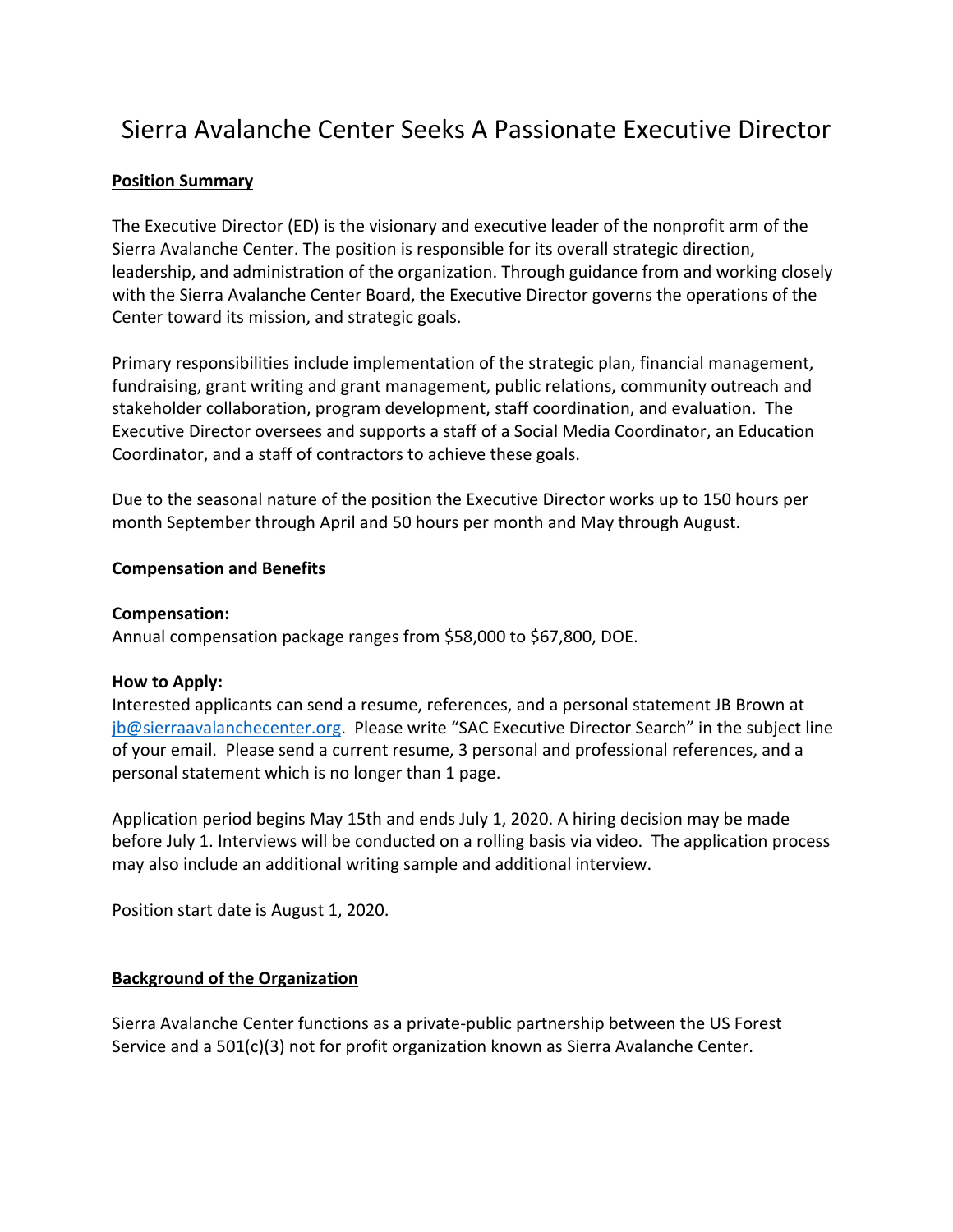The Truckee Ranger District on the Tahoe National Forest houses and runs the avalanche forecasting operations of the avalanche center. It houses three full-time, seasonal avalanche forecasters and provides infrastructure including office space, computers, internet access, phones, vehicles, fuel, safety equipment, and supervision. The forecasters gather avalanche, snowpack, and weather observations then use this data to create and issue avalanche advisories and avalanche warnings.

The 501(c)(3) not for profit organization known as Sierra Avalanche Center is focused on mission-driven educational and safety programs and fundraising to support the financial needs of the program. It consists of a volunteer Board of Directors, a volunteer Advisory Panel to the Board of Directors, a paid Executive Director, two staff members and sub-contractors to run programs and operations and sub-contracted field observers to collect additional information for avalanche, snowpack, and weather data.

Through its fundraising efforts this group provides two-thirds of the funding necessary to cover budget expenses and operations. Fundraising for these expenses is accomplished through the organization of the SAC Ski Day fundraisers, by securing sponsorships and grants, as well as by gathering private donations and conducting a membership drive for user support. Additionally, the Board of Directors works jointly with the Tahoe National Forest to make decisions regarding the future direction of the avalanche center that are acceptable to both parties.

#### **Mission Statement**

Sierra Avalanche Center's mission is to inform and educate the public about backcountry avalanche conditions in the greater Lake Tahoe area.

### **The Opportunity**

- Provides leadership toward long term strategic plans and implementation of short term goals.
- Expand efforts of financial sustainability for the organization, including grant writing and management, donor development, and creative fundraising.
- Initiate and oversee a new strategic planning process that includes the Board of Directors, Advisory Panel, SAC staff, forecasters, professional observers and community partner input.
- Serve as the organization's primary representative; present at and/or attend evening and weekend events.
- Ensure integrity and rigor of the organization's programming and measure success through regular evaluation.
- Develop and implement organizational evaluation tools and systems based on objectives of the strategic plan.
- Develop a sense of community and enhances key relationships and partnerships with a variety of stakeholders including agency partners, backcountry users of the forecast area; local and regional outdoor gear, ski, and motorized sport shops; skiers,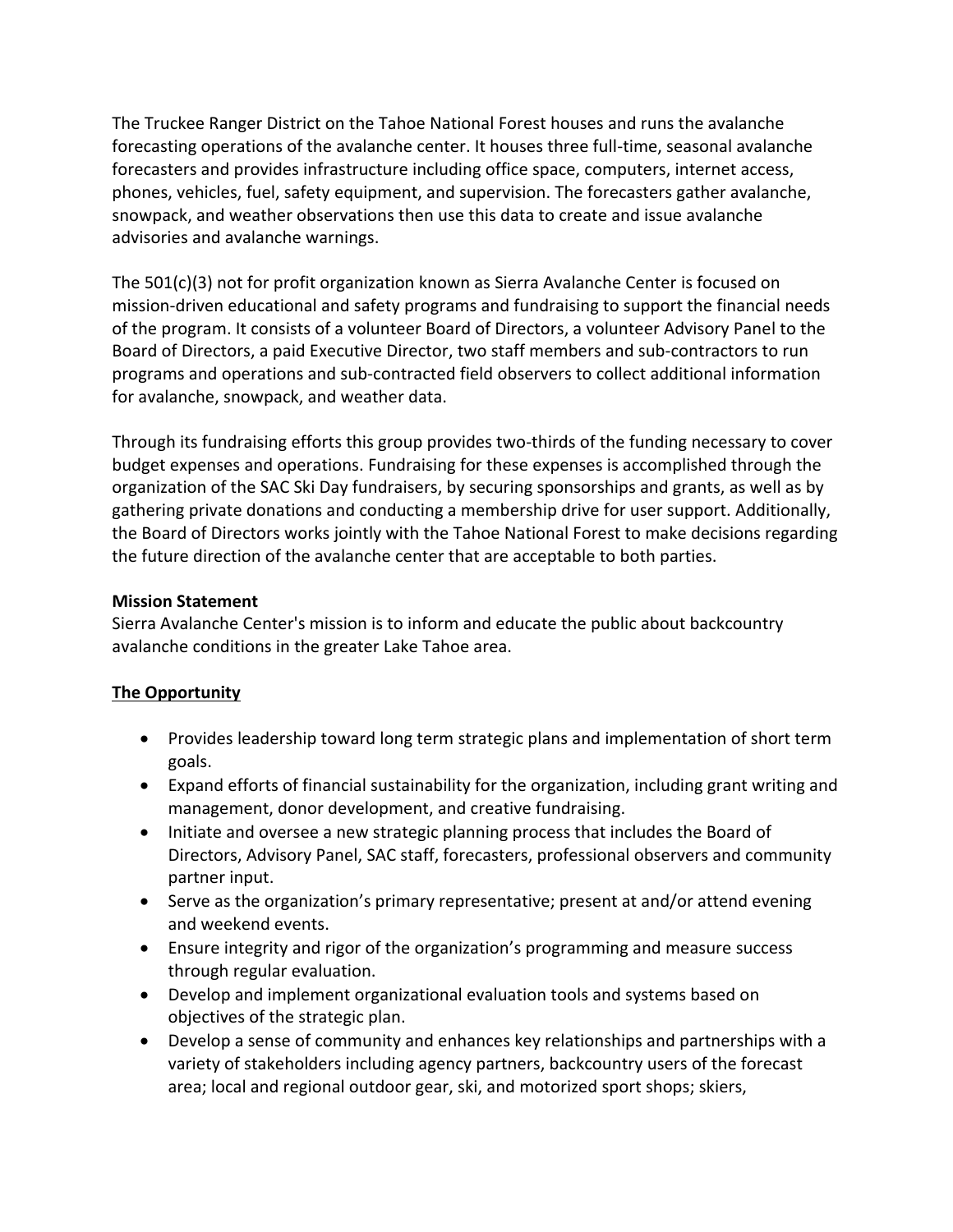snowboarders, and snowmobilers; ski resorts; supporters; and other avalanche centers in California and throughout the country.

- Expand communication and outreach efforts to backcountry users in the forecast area, stakeholders, community partners, and supporters.
- Attend monthly Board meetings, communicate effectively with the Board and provide, in a timely and accurate manner, all information necessary for the Board to function properly and make informed decisions.
- Develop an annual budget and oversees the commitment to meet the budget
- Create a positive learning culture with staff and BOD that encourages the introduction of new ideas, approaches, and methods in order to improve the effectiveness and efficiency of Sierra Avalanche Center programs and operations.

## **Leadership Competencies/Profile**

Candidates with minimum qualification will have**:**

- Earned a bachelor's degree
- The ability to lift and/or move up to 45 pounds
- The ability to work legally in the U.S.
- Upon the starting date live within driving distance of the Tahoe basin and have reliable transportation
- Possession of a valid Department of Motor Vehicles Driver's license is required

A successful candidate will:

- Have a passion for winter backcountry recreation including skiing, snowboarding, or snowmobiling
- Be a strong visionary, able to ensure the organization is progressing on its strategic plan in a timely manner
- Possess superior organizational skills with ability to manage multiple projects and competing deadlines
- Will be an excellent communicator, written and verbal
- Have success leading, managing, and inspiring staff in a non-office-based work environment
- Have experience in fundraising, grant writing and management, and donor cultivation
- Will have demonstrated ability in fiscal management
- Possess demonstrated ability to create and deliver high-quality presentations and professionally represent an organization
- Take initiative and have demonstrated ability to successfully work independently
- Demonstrate proficiency with Microsoft Office Suite and Google G-Suite; ability to learn and implement new platforms and software; experience in website management; and experience in driving engagement through digital and social media platforms
- Have the ability to perform work in multiple locations indoors and out including high altitude ski resort destinations, which may occasionally expose you to extreme weather conditions